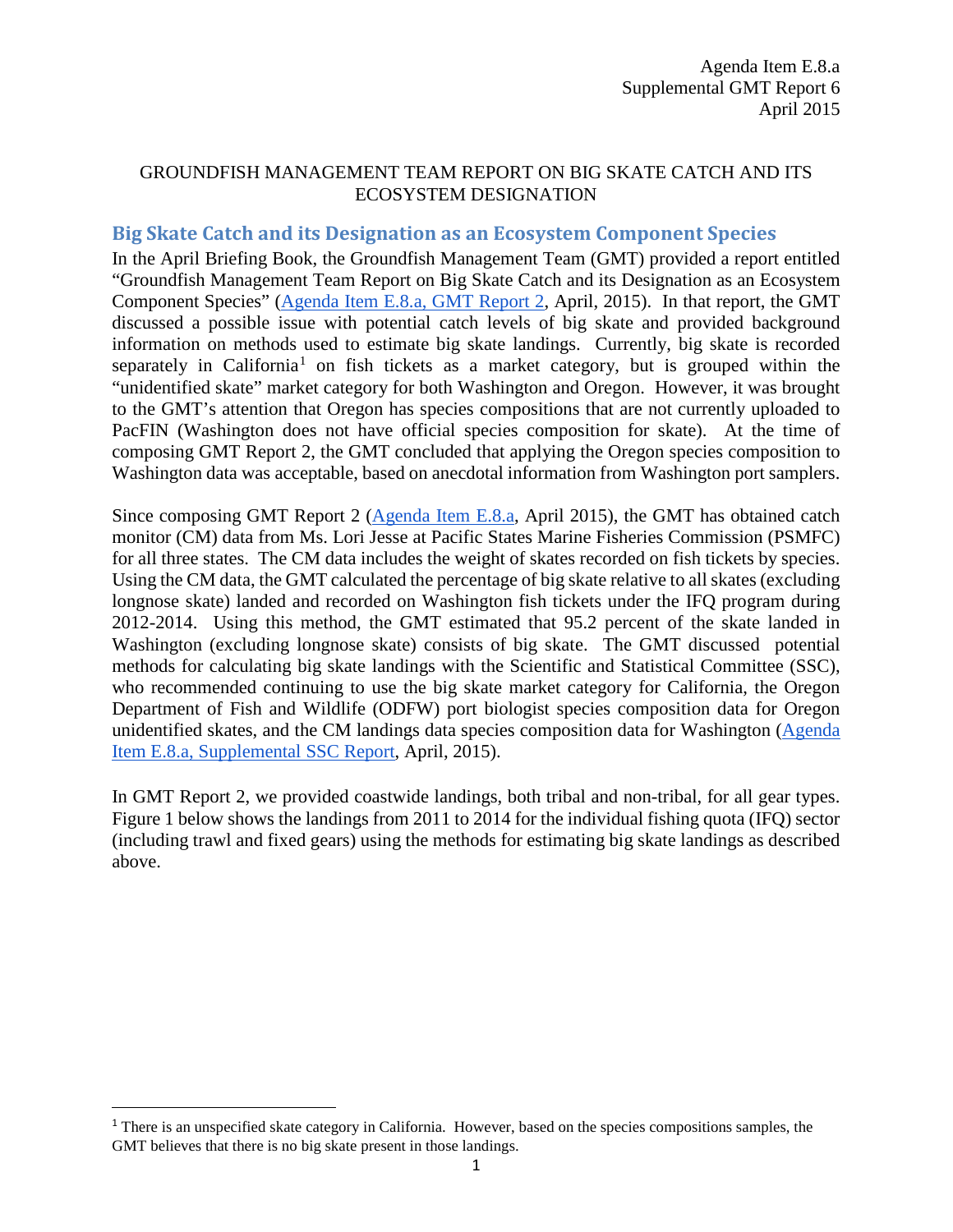

<span id="page-1-0"></span>**Figure 1 : Estimated coastwide IFQ landings of big skate (mt) by two month period for 2011 - 2014. Data queried from PacFIN answers 4/19/15.**

As shown in [Figure 1,](#page-1-0) big skate landings increased in 2014, reinforcing the anecdotal information from ODFW port biologists that the GMT received at its February 2015 meeting. In 2014, an estimated total of 352 mt of big skate was caught by the IFQ sector. Furthermore, Figure 1 also shows that the highest catch occurs during Periods 3 and 4, when trawling effort typically increases shoreward of the rockfish conservation area (RCA) where the highest concentrations of big skate occur. Increased effort shoreward of the trawl RCA may be due to factors such as improved weather conditions and migration of deeper-water species, such as petrale sole and Dover sole, into shallower depths.

The GMT analyzed PacFIN landings data to determine whether there was any correlation between catch of big skate with catch of petrale sole per trip during periods 3 and 4. Specifically, the GMT analyzed the co-occurrence of petrale sole and big skate on individual fish tickets during landings in periods 3 and 4 for 2014. There appeared to be no strong correlation. Therefore, the GMT speculates that these months may simply provide better fishing conditions for a variety of species (e.g., petrale sole), including big skate. In other words, big skate catches increase during periods 3 and 4 because fishing effort increases during these periods. Additionally, GMT members have heard from industry that when targeting other species (e.g., petrale sole, sand sole, and sanddabs), vessels sometimes find a hot spot of big skate and may subsequently make additional sets in areas where concentrations of big skate are located.

In [Figure 2](#page-2-0) below, a histogram of the 2014 bi-monthly vessel landing counts is shown. In other words, this figure categorizes vessels based on their landings in pounds accumulated in bi-monthly periods. A total of 52 unique vessels landed big skate in 2014. The numbers above the bars represent the unique number of vessels that made big skate landings within that bin during 2014.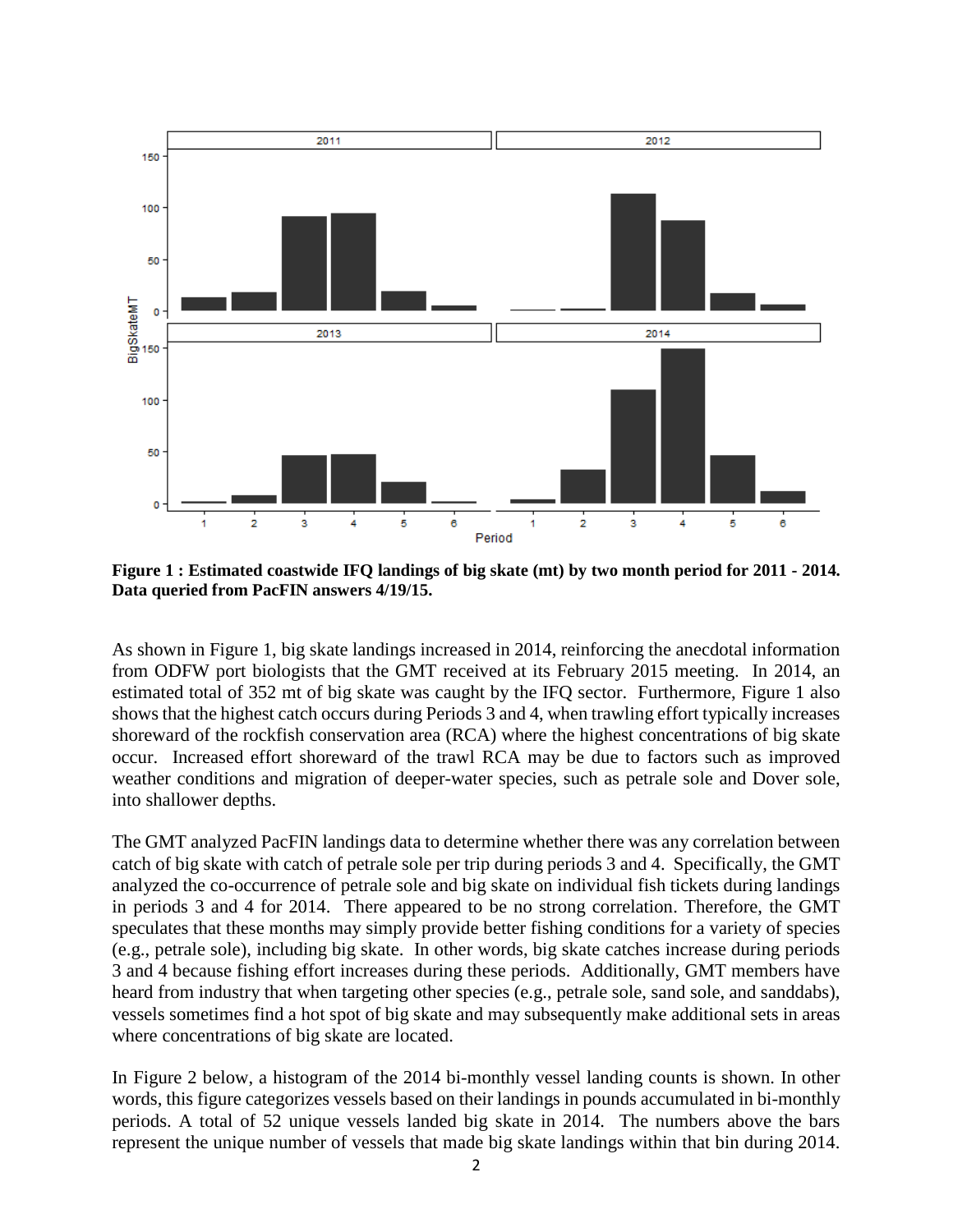Note, there are more unique vessels reported across all landings bins than the total of 52. This is due to the fact that some vessels may have landed within multiple landings groups during the year (i.e. a vessel might have landed in all periods, with 4 landing totals <5,000 pounds, 1 bi-monthly landing of 5,000-10,000, and 1 bi-monthly landing of 20,000-40,000.). The majority of the vessels landing big skate land 5,000 pounds or less per bi-monthly period, while relatively few vessels land greater than 10,000 pounds per period.



<span id="page-2-0"></span>**Figure 2: Number of bi-monthly IFQ vessel landings (lbs;y-axis) relative to pounds landed per period in 2014. The number of unique vessels landing per month are provided above each bar.**

#### **Management Measures**

Since big skate (along with all other endemic skates except longnose skate) were designated as Ecosystem Component (EC) species during the 2015-2016 biennial cycle, there are no harvest specifications established in regulation to manage to for this biennium. However, if the Council would like to reduce the mortality of big skate, the Council could recommend big skate trip limits be implemented through routine inseason action for the shorebased IFQ fishery, where catch is greatest. Alternatively, the shoreward boundary of the RCA could be moved to reduce catch of big skate; however, the GMT believes such adjustments would be more disruptive to the shorebased IFQ program than implementing big skate trip limits. Therefore, shorebased IFQ trip limits will be the focus of the analyses presented in this report.

The GMT notes that implementing a species-specific trip limit for big skate would trigger the need for a sorting requirement in the trawl rationalization program, including the Mothership - Program, and the Catcher/Processor Co-op Program ((660.130(d)). Comments from some of the at-sea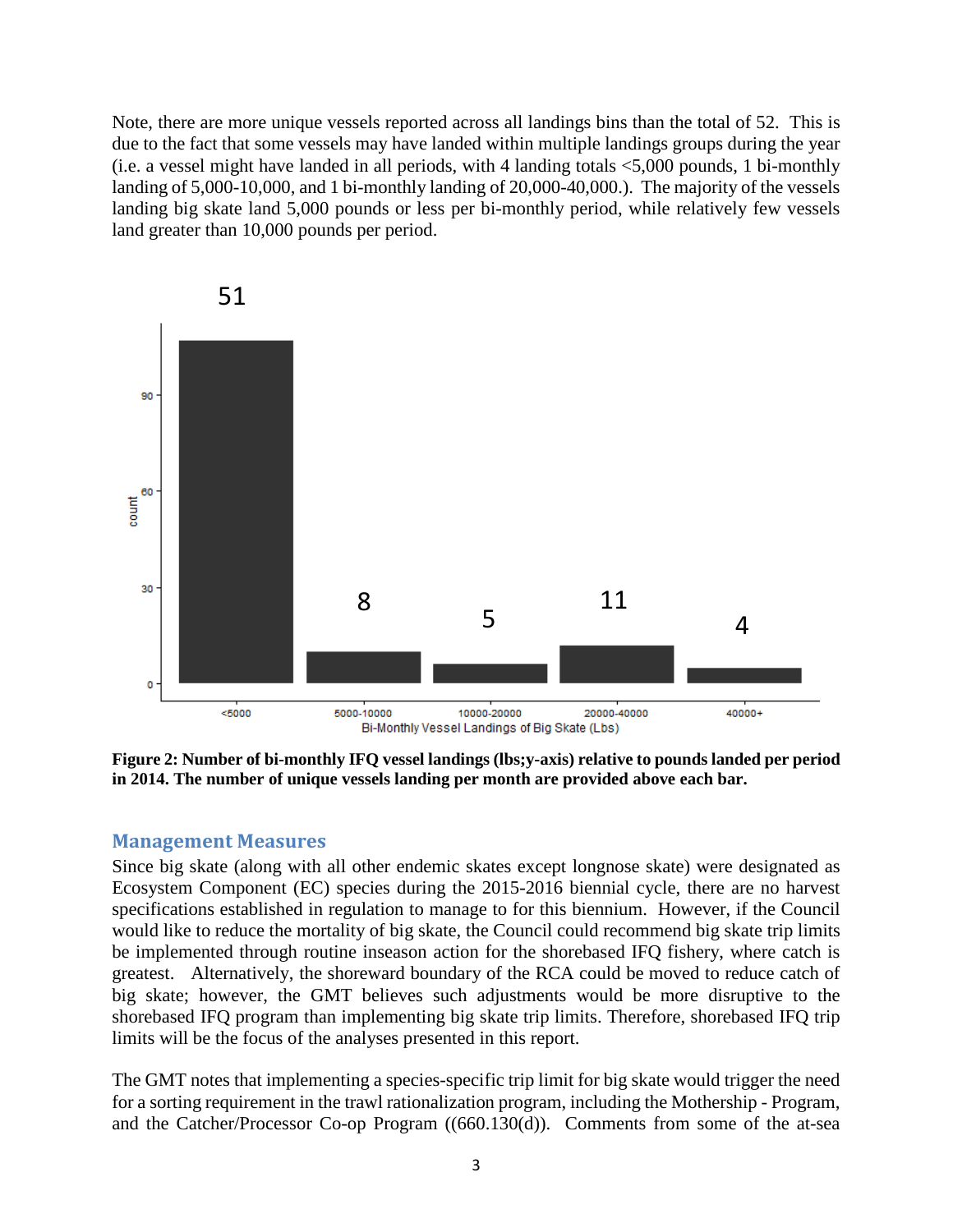representatives on the GAP during joint session indicated that a requirement for sorting big skate may not create additional burden for these sectors, as they are already sorting big skate to species (e.g., as illustrated in [Informational Report 2,](http://www.pcouncil.org/wp-content/uploads/2015/03/IR2_2014_Co-op_Annual_Rpt_MS_APR2015BB.pdf) April 2015). If the Council recommends a trip limit for big skate in the shorebased IFQ program, NMFS may request flexibility with regards to the implementation of the sorting requirement.

## *Trip Limit Options*

**The GMT recommends the Council consider the range of trip limit alternatives provided in Table 1.** During the analysis, several assumptions were made:

- 1. The most recent West Coast Groundfish Observer Program (WCGOP) estimate of discard mortality of big skate was 78.2 mt in 2013 for all sectors, including set-asides. It was assumed that this level of discard would continue to occur in the fishery moving forward.
- 2. In [GMT Report 2](http://www.pcouncil.org/wp-content/uploads/2015/03/E8a_GMT_Rpt2_EC_APR2015BB.pdf) (April 2015), the initial calculations provided by the GMT assumed a 100 percent discard mortality rate for big skate, which is consistent with the current management assumptions for all skates, except longnose skate where discard mortality is 50 percent.
- 3. As trip limits would not be available in regulation until June, the same level of big skate landings through Periods 1-3 in 2014 were assumed to have occurred in 2015. Therefore, trip limits are expected only to influence landings in periods 4-6 of 2015.
- 4. Fishing behavior was assumed to remain the same for those landing at levels below the trip limits for periods 4-6 (i.e., incidental catch is assumed to continue and be landed). Once a trip limit was reached, it was assumed that landings would cease for that period and no additional discard would occur.

Given that the 2015 regulations do not include a big skate harvest specification, the GMT provides the 2014 component overfishing limit (OFL) (458 mt) and 2014 component allowable biological catch (ABC) (317.9 mt) as reference points that the Council could use in evaluating the range of possible trip limits. Below in Table 1, the "low" alternative reflects the maximum trip limit that could be implemented for periods 4-6 with total mortality remaining below the 2014 component ABC. The "high" alternative reflects the maximum trip limit where the total mortality would remain below the 2014 component OFL. In Table 1, the "Landings" column represents the total landings of the shorebased IFQ fishery (both incidental and targeted) under the alternative while the "Total Mortality-All Sectors" column represents the combined total mortality of the shorebased IFQ fishery, the estimated [2](#page-3-0)014 tribal catch  $(51 \text{ mt})^2$ , the estimated 2014 non-IFQ, non-tribal catch  $(7 \text{ mt})^3$  $(7 \text{ mt})^3$ , and the assumed discard mortality of 78 mt from the 2013 WCGOP report. It is important to note that the Tribes could put in separate trip limits for the tribal fishery; however, this analysis assumes status quo harvest from 2014 under all the alternatives.

l

<span id="page-3-0"></span> $2$  Assumed Washington big skate proportion of unspecified skate landings of 95.2 percent

<span id="page-3-1"></span><sup>&</sup>lt;sup>3</sup> Assumed individual state big skate percentages.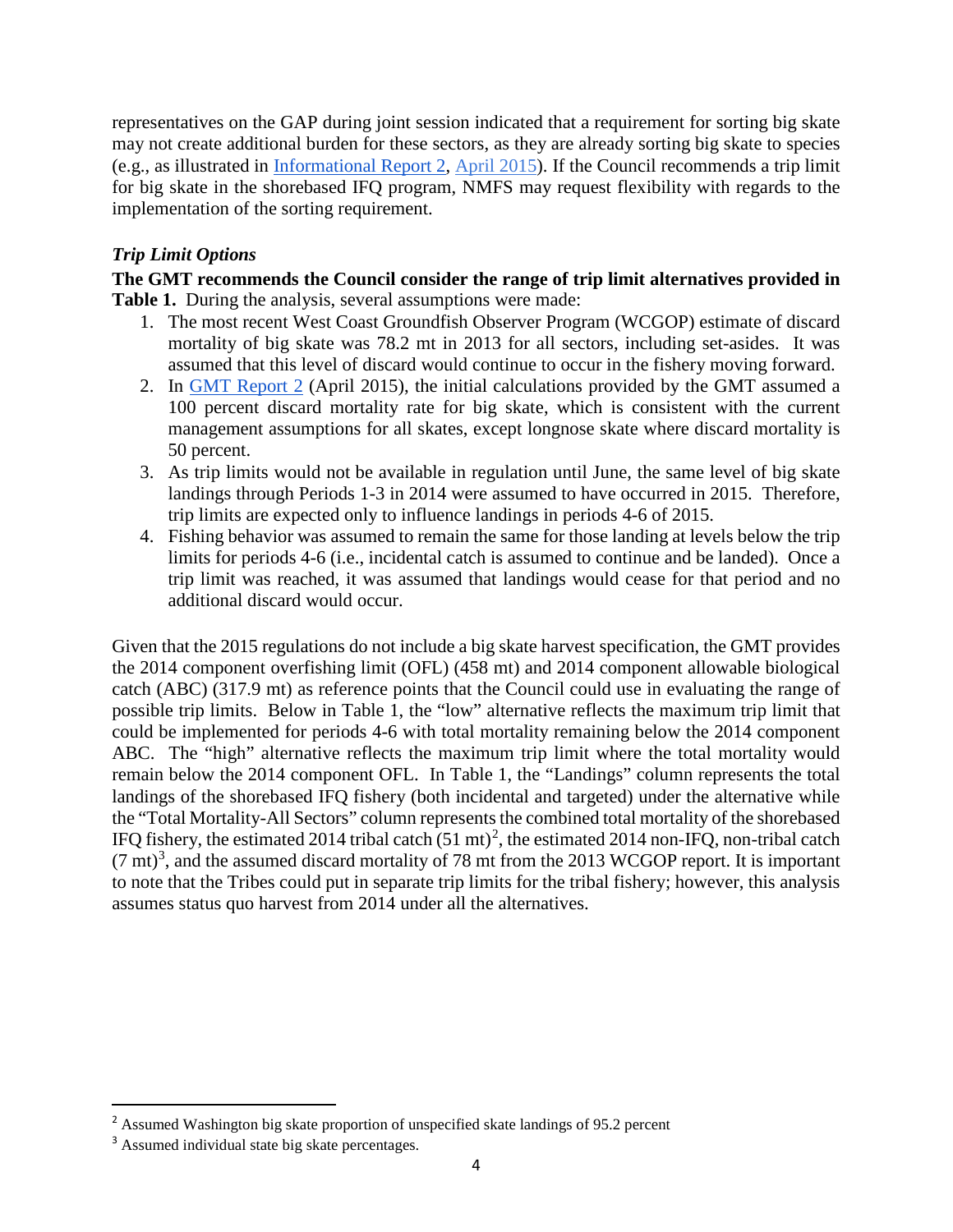| <b>Alternative</b>        | <b>Landings</b><br>(mt) | <b>Difference</b><br>from Status<br>Quo (mt) | <b>Total</b><br><b>Mortality-All</b><br>Sectors (mt) | <b>Over "2014</b><br><b>Component</b><br>OFL?" | <b>Over "2014</b><br><b>Component</b><br>ABC?" |
|---------------------------|-------------------------|----------------------------------------------|------------------------------------------------------|------------------------------------------------|------------------------------------------------|
| <b>STATUS QUO</b>         | 352                     | 0                                            | 489                                                  | $\mathbf v$                                    | $\mathbf v$                                    |
| LOW (2,000)<br>LBS/2 MO   | 177                     | 175                                          | 313                                                  | N                                              | N                                              |
| HIGH (37,500)<br>LBS/2 MO | 318                     | 34                                           | 455                                                  | N                                              | Y                                              |

**Table 1. Possible bi-monthly trip limits for big skate for periods 4-6**

## **Potential Revenue Impacts**

The different alternatives will have direct revenue effects on both harvesters and processors. The 2014 price per pound of big skate in CA that appears in [Agenda Item E.8.a GMT Report 2 April](http://www.pcouncil.org/wp-content/uploads/2015/03/E8a_GMT_Rpt2_EC_APR2015BB.pdf)  [2015](http://www.pcouncil.org/wp-content/uploads/2015/03/E8a_GMT_Rpt2_EC_APR2015BB.pdf) is \$0.37/lb. Assuming that this price is applicable coastwide in 2015, the direct revenue effect to harvesters of the status quo, low, and high alternatives in thousands (\$2015) are \$284.0, \$145.3, and \$261.1 respectively. The direct effect on processors of the three alternatives can be approximated using the average 2012 (latest available) markup of 1.84 (i.e. processors receive \$1.84 for every \$1.00 of fish purchased) for the "Sharks, Skates, and Rays" category in th[e](http://www.nwfsc.noaa.gov/research/divisions/fram/documents/EDC_First_Receiver_Shorebased_Processor_Report_2015.pdf) [Economic Data Collection Program First Receiver and Shorebased Processor Report \(2009-2012\).](http://www.nwfsc.noaa.gov/research/divisions/fram/documents/EDC_First_Receiver_Shorebased_Processor_Report_2015.pdf) This "Sharks, Skates, and Rays" category includes species other than big skate, and at this time, it is unknown what proportion of the category is made up of big skate. Consequently, the following estimates should be viewed as rough approximations of the revenue effects on processors of the alternatives. The direct revenue effect to processors of the status quo, low, and high alternatives in thousands (\$2015) are \$531.8, \$267.4, and \$480.5, respectively.

#### **Discard Mortality Rate Assumptions**

The SSC tasked the GMT with doing a literature review on skate discard mortality to determine whether the current rate is appropriate [\(Agenda Item E.8.a, Supplemental SSC Report, April,](http://www.pcouncil.org/wp-content/uploads/2015/04/E8a_SupSSC_Rpt_APR2015BB.pdf)  [2015\)](http://www.pcouncil.org/wp-content/uploads/2015/04/E8a_SupSSC_Rpt_APR2015BB.pdf). **The GMT recommends the SSC review a literature review provided by the GMT and recommend whether or not a change to the big skate discard mortality rate is appropriate at the June meeting. If a lower discard mortality rate is adopted, the GMT recommends that the appropriate steps are taken to implement the rate for use in inseason management and in the 2015 Groundfish Mortality Report prepared by WCGOP (i.e., ensure the same values are used in the inseason and post-season catch accounting).** 

**The Council should consider the potential for future revisions to the 100 percent mortality rate used in the analysis when considering the range of trip limits.** For example, if the discard mortality rate adopted is equal to that used for longnose skate (i.e., 50 percent), the range of expected mortality would be 450 mt for the status quo alternative, 274 mt for the low alternative, and 416 mt for the high alternative. All of these values are below the "2014 component OFL" being used in the analysis.